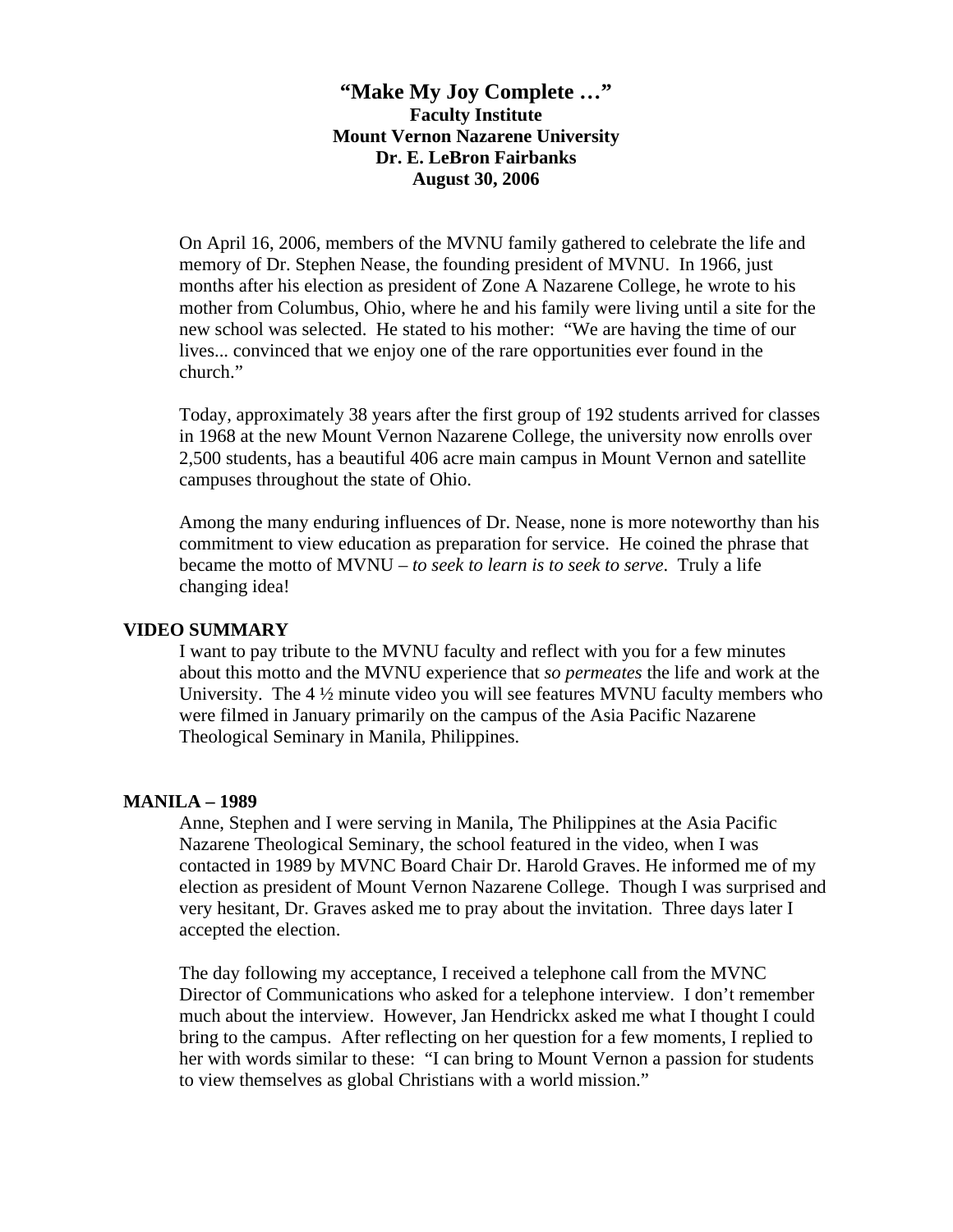During these years since 1989, I have seen that vision increasingly become reality. Praise God. To seek to learn is to seek to serve…at home and around the world as reflected in the video!

## **1989 – 2006**

For example:

- 1) During the past few years, January term courses have taken students to work and study in *sixteen* countries worldwide. An MVNU faculty led trip to Turkey and Greece is scheduled for January 2007 and will be led by Drs. Serrao and Varughese. Dr. Randy Cronk, Jim Hendrickx, John Donnelly, Wayne Yerxa, Teacher Education and Family and Consumer Science professors lead students each January in study programs at home and abroad.
- 2) a) MVNU students increasingly participate in semester abroad programs where, again, learning and service go hand in hand. For example:

| <b>Australia</b> | China  | Egypt  | England    | Nicaragua |
|------------------|--------|--------|------------|-----------|
| Lithuania        | Russia | Uganda | Costa Rica |           |

 This summer Dr. David Wilkes led a study group from MVNU to England for a summer course in the UK.

- b) MVNU's Collegians Chorale returned a month ago from Europe where they ministered in Portugal, Spain, and Southern France. They worked with Nazarene leaders in these countries and presented concerts in these countries.
- c) Last month, Dr. Paul Madtes led MVNU's first medical work and witness team to Nicaragua. MVNU pre-med majors joined alumnus who are physicians and health care professionals to serve the people in Nicaragua with health care needs.
- 3) I have watched with gratitude the creation and development of the Division of Campus Ministries on campus led by Dr. Gary Sivewright and so ably assisted by Rev. Joe Noonen. Students volunteer for spring break, summer and year long trips to travel around the world to work and witness.

In recent years, MVNU students, working through the Campus Ministries division, have served in twenty countries around the world. Perhaps you read the article recently in the Mount Vernon News regarding the summer trip to Benin, Africa to work with MVNU alums, Dr. and Mrs. Matt Price, missionaries in the Church of the Nazarene.

- 4) Hundreds of students each year travel to serve in urban *and* rural areas in our region and throughout the nation. MVNU students are involved *every*  weekend in various ministries throughout our region.
- 5) Five of our students traveled to Korea Nazarene University in July to participate in a Kids Camp on the KNU campus. The purpose of the camp was to engage Korean children to conversational English.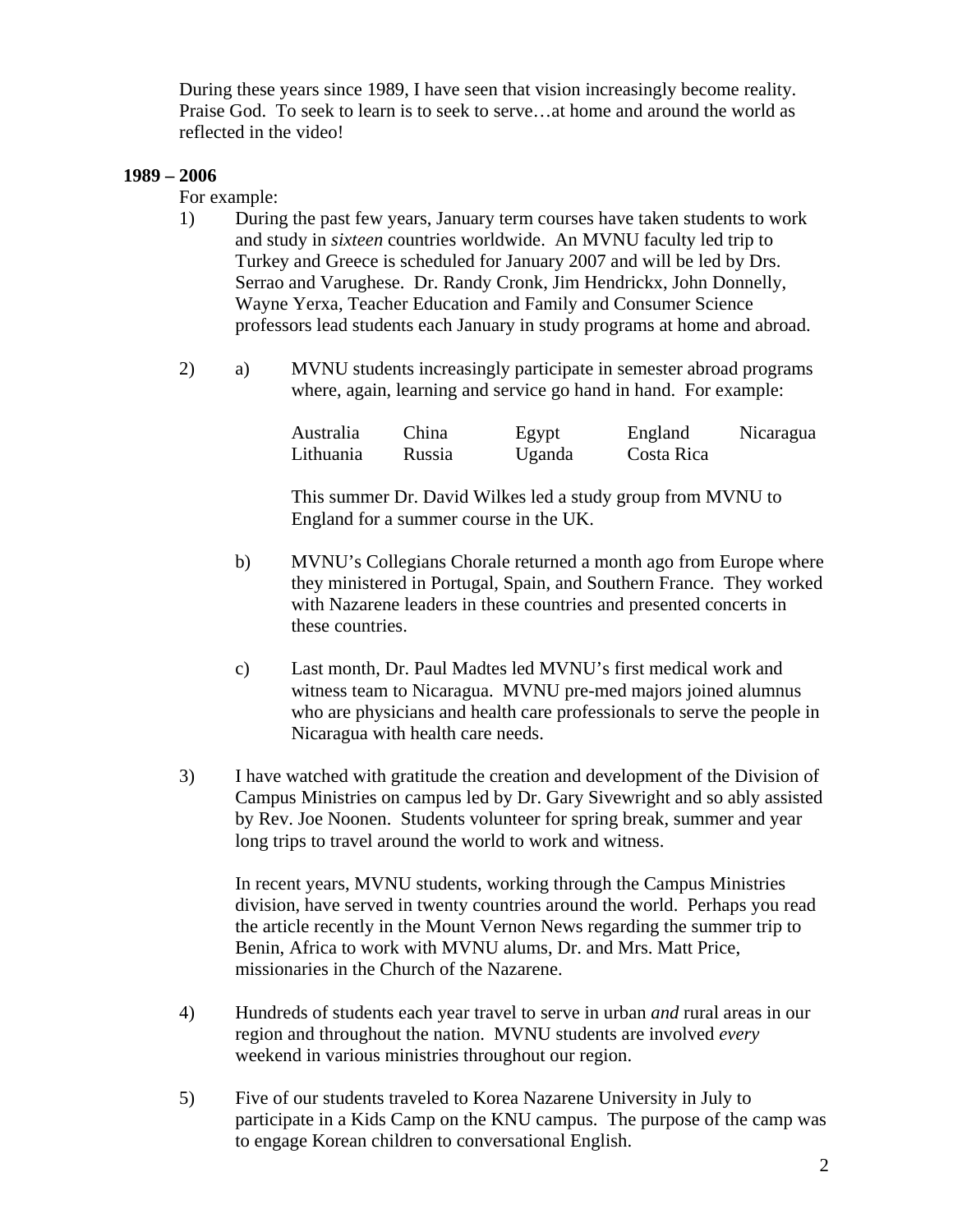- 6) One more initiative that has taken hold within the past several years is our cultural diversity initiative on campus. Mr. Jim Singletary and the AIM students are a blessing to us. AIM stands for:
	- A American Students of Color (African, Latino, Asian, Native American)
	- I International Students
	- M Missionary students (MKs) also known as "Third Culture Kids"

I am thrilled with a growing number of AIM students on campus.

7) As you know, the MVNU faculty recently approved a new academic major in urban ministries where students will be trained for ministry in the large urban cities of our state, nation and around the world.

Indeed, the MVNU family has traversed the globe living out the university's motto: To seek to learn is to seek to serve. Life changing!

## **DEEP DELIGHT**

In addition to strengthening a culture of excellence in education and nurturing campus life as a faith community, I have been relentless in challenging students to view themselves as global Christians with a world mission.

Perhaps my most satisfying experience at MVNU was the year-long process through which I led the faculty and staff in a review and restatement of our vision statement:

> Mount Vernon Nazarene University: an academic community of faith, shaping Christlike leaders for lifelong service and global impact!

To this vision MVNU is passionately committed.

As you know, in November 2005, I announced to the MVNU Board my plan to retire from the university. As mentioned at the Faculty/Staff Awards dinner, my successor will be elected in November, to assume the office of MNVU president on February 1, 2007.

I want to make one final recommendation to the faculty.

As you continue to review the General Education core of the traditional academic program at MVNU, I encourage you to include two requirements:

- 1. A service learning component, and
- 2. A cross cultural component.

Over the years we have increased the number of service learning opportunities for students but have not required this component of students. It really is part of MVNU's DNA. Just do it!

As reflected in just a sample of the recent cross cultural experiences offered by MVNU, the university is providing more opportunities for students to engage in cross cultural interaction.